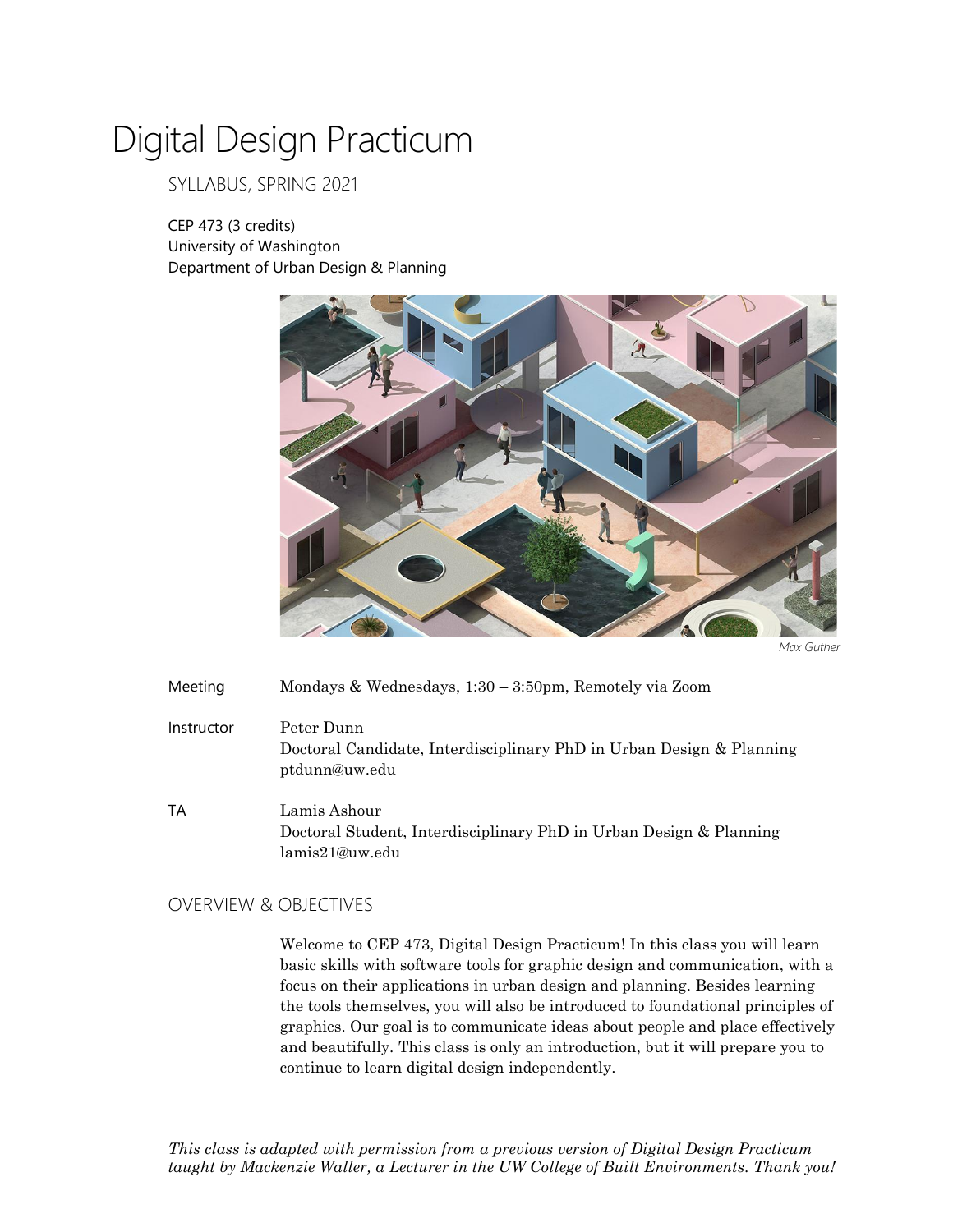We will use the following software:

- Adobe Illustrator
- Adobe Photoshop
- Adobe InDesign
- SketchUp 3D Modeler
- SketchUp LayOut

At the completion of this class, you will be able to:

- Perform basic operations in the specified software with confidence.
- Independently seek additional help when needed.
- Produce professional deliverables that demonstrate principles of excellence in visual communication.
- Evaluate styles, techniques, and quality of graphics used in urban design and planning.

# *Class Structure*

This is a lab-based class in which you will learn by doing. We will use brief lectures and readings to introduce important concepts. The majority of class time will be divided between hands-on guided demonstrations of the software and open lab time for you to work on your assignments. Although you will author your assignments individually, you are encouraged and expected to work together with your peers in a supportive learning community.

# NORMS & EXPECTATIONS

# *These are not normal times*

We recently marked one year since the University of Washington first closed campus and shifted the vast majority of its classes to online instruction in response to the Covid-19 pandemic. Since then, we have (sort of) gotten used to Zoom classes. But these are not normal times. The dispersion of students and teachers from the shared space of the classroom to our separate homes is a reminder that each of us has always come to class from a different place, with our unique perspectives and histories. The threat of the virus has reminded us of the vulnerability of our bodies. The absence of so much physical contact has reminded us of our need to connect with one another.

Only you know what this crisis means for you. In our class, it means that expectations are different. It is OK to expect less of ourselves in terms of the traditional metrics of productivity and quality. At the same time, we must expect more of ourselves as we take care to approach one other with kindness, respect, and humanity.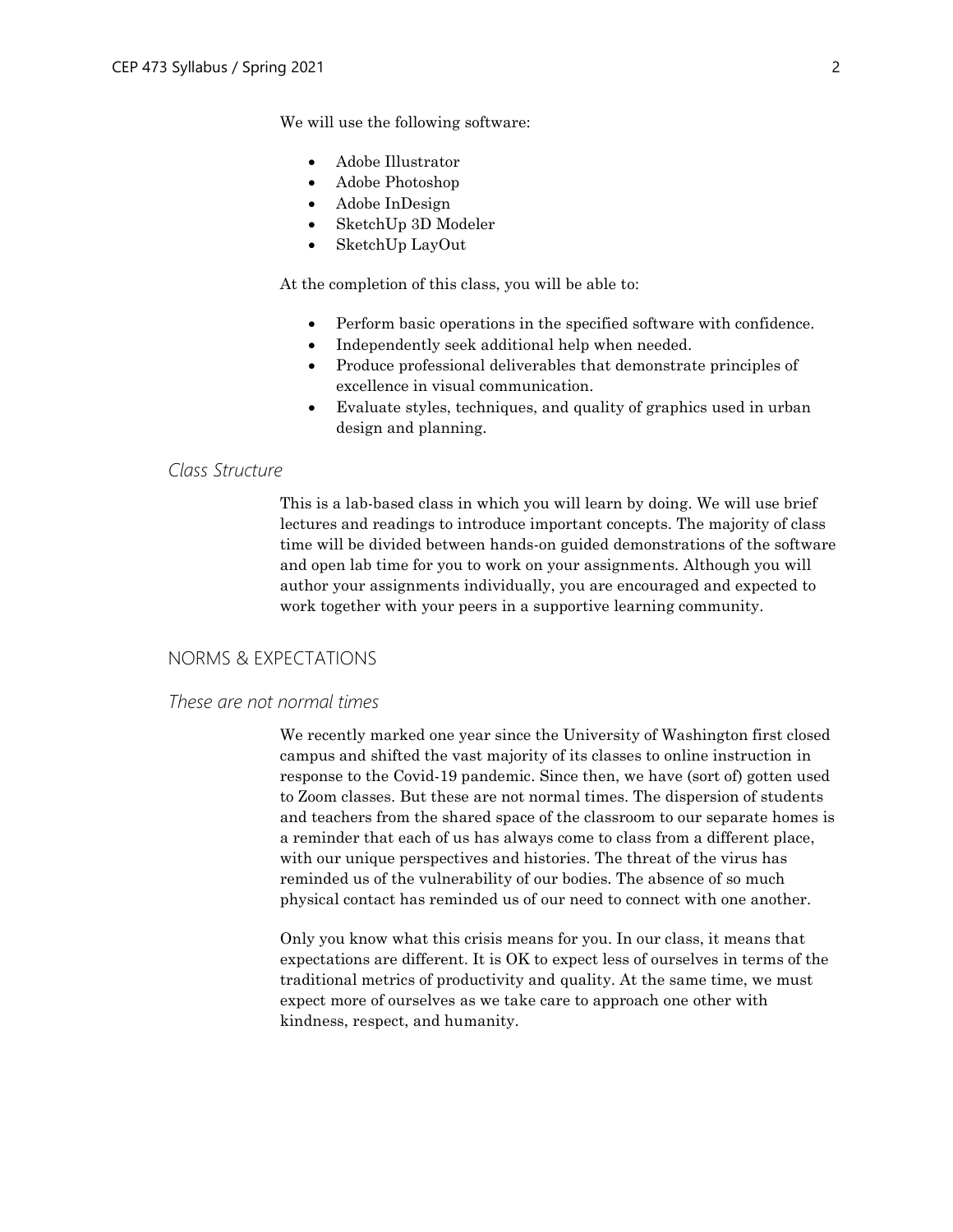# *Student Responsibilities*

To make this class as a success, your responsibilities are to:

- Actively attend each class meeting.
- Take class assignments seriously; complete assignments on time and to a high standard.
- Respect your classmates and their work.
- Think about how *you* can get the most out of this class.

If you do all of these, you will learn a lot, you will get a good grade, and you might even have fun.

## *Instructor Responsibilities*

The responsibilities of the instructor and TA mirror yours: to arrive prepared for all classes; to provide timely and constructive feedback on assignments; to create an environment in which all students can learn; and to take your academic goals, your work, and the class material seriously.

# *Diversity, Equity, and Inclusion*

The University of Washington's Department of Urban Design and Planning, the institutional home of this class, has included the following statement as part of its mission:

> Urban Design and Planning is striving to shift the culture of planning to engage and enhance diversity, equity, and inclusion, not just within the academic context, but also in the profession. We aspire to drive change not merely by responding to trends, but also by leading the change we seek.

Further, the department has defined the following three values:

*Equity*: Striving for fairness of results or outcomes, rather than equal access to opportunity.

*Diversity*: Recognizing and supporting differences that create vibrant and healthy communities

*Inclusion*: Creating an environment where everyone can participate and everyone belongs.

I wholeheartedly agree. In this class, we will value and honor diverse experiences and perspectives and strive to create a welcoming and respectful learning environment for all students. In this class, we will also respect the general goals of academic freedom and ensure that they are maintained. Differences of opinion, critical analysis, and honest feedback are welcomed, and should be expressed in a manner that supports the learning process.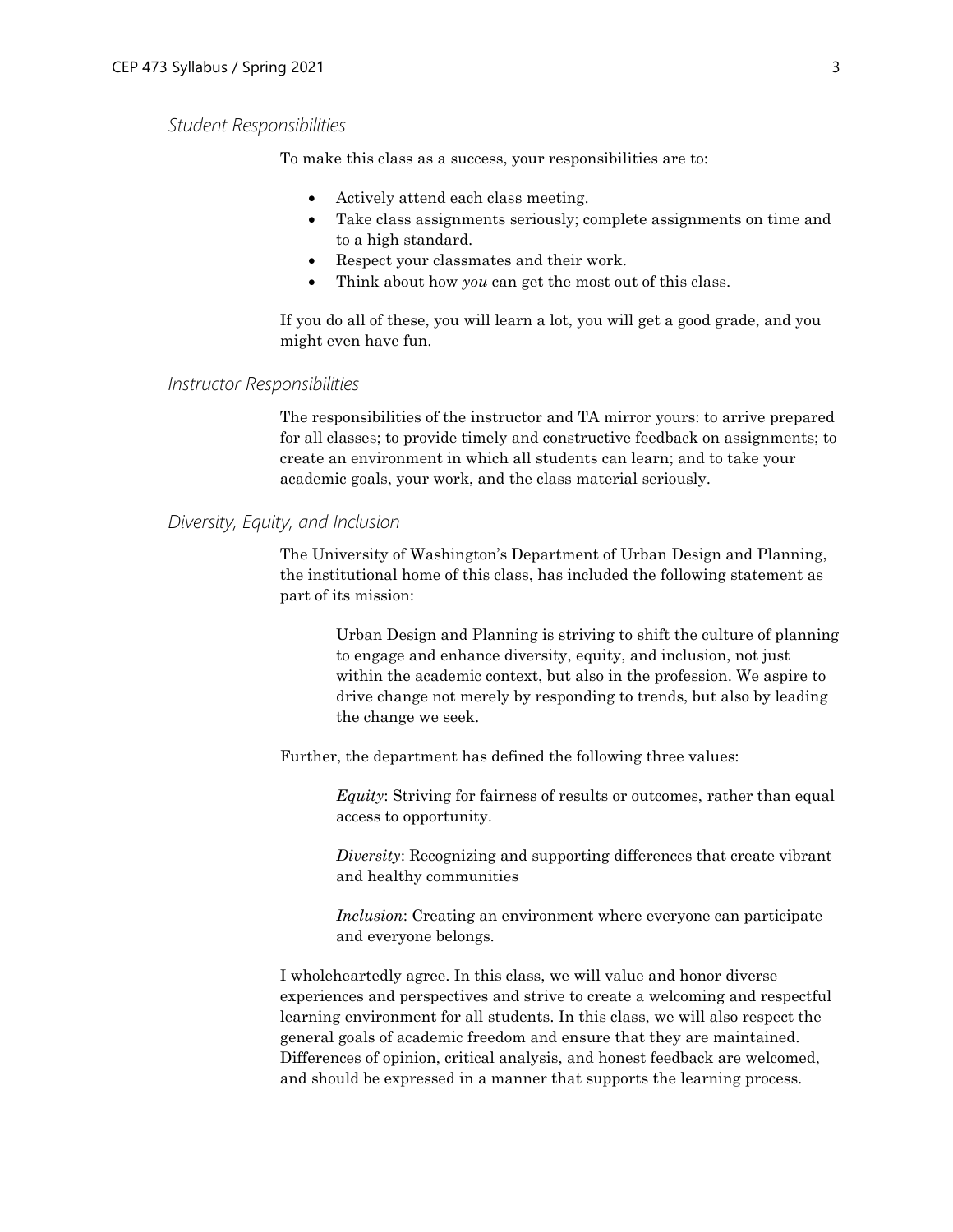# REQUIRED MATERIALS

## *Hardware*

Access the following hardware is required:

- A **computer** during class and to complete your assignments.
- Reliable high-speed **internet access**.
- **An external hard drive** for backing up your work. 8GB or so will be plenty for this class, but larger is better for you to keep all of your current and future work together in one place.
- A **mouse** is strongly recommended. For laptop users, this is a small investment in your comfort and productivity.
- A **webcam** and **microphone** are strongly recommended. If for whatever reason circumstances prevent you from speaking and appearing on camera in class, please let the instructors know and we can make appropriate accommodations.
- **Paper and drawing instruments** for making hand sketches of your designs. Trace paper is especially helpful, and is inexpensive. A variety of drawing tools (pens or pencils in various weights and colors) is nice if you have them, but is not necessary for this class.
- **A scanner or camera** (your phone is fine) to take and upload digital pictures of your hand sketches.

If you do not have access to the appropriate computing hardware, there are several resources at the university that can help get you properly equipped.

- The Student Technology Loan Program has laptops available for loan: <https://stlp.uw.edu/>
- The College of Built Environments has laptops with all appropriate CBE software available for loan (see more info below): <https://be.uw.edu/spaces/computing/student-loaner-program/>

If you are worried that your computer does not have sufficient processing power or memory to use the graphics programs in this class, consider using the CBE remote desktop option discussed below.

# *Software*

Access to the following software is required:

- **Canvas, Zoom, Miro**. These are free and supported by the university. You are surely already familiar with Canvas and Zoom. Miro is a web-based tool for sharing work with the class, and we will learn it together in the first week of class.
- **Adobe Illustrator, Photoshop, InDesign, and Acrobat.** If you want to use these on your own computer, you will need to purchase a license for Creative Cloud. The student license is \$19.99 per month and requires an annual contract. Note that the license includes lots of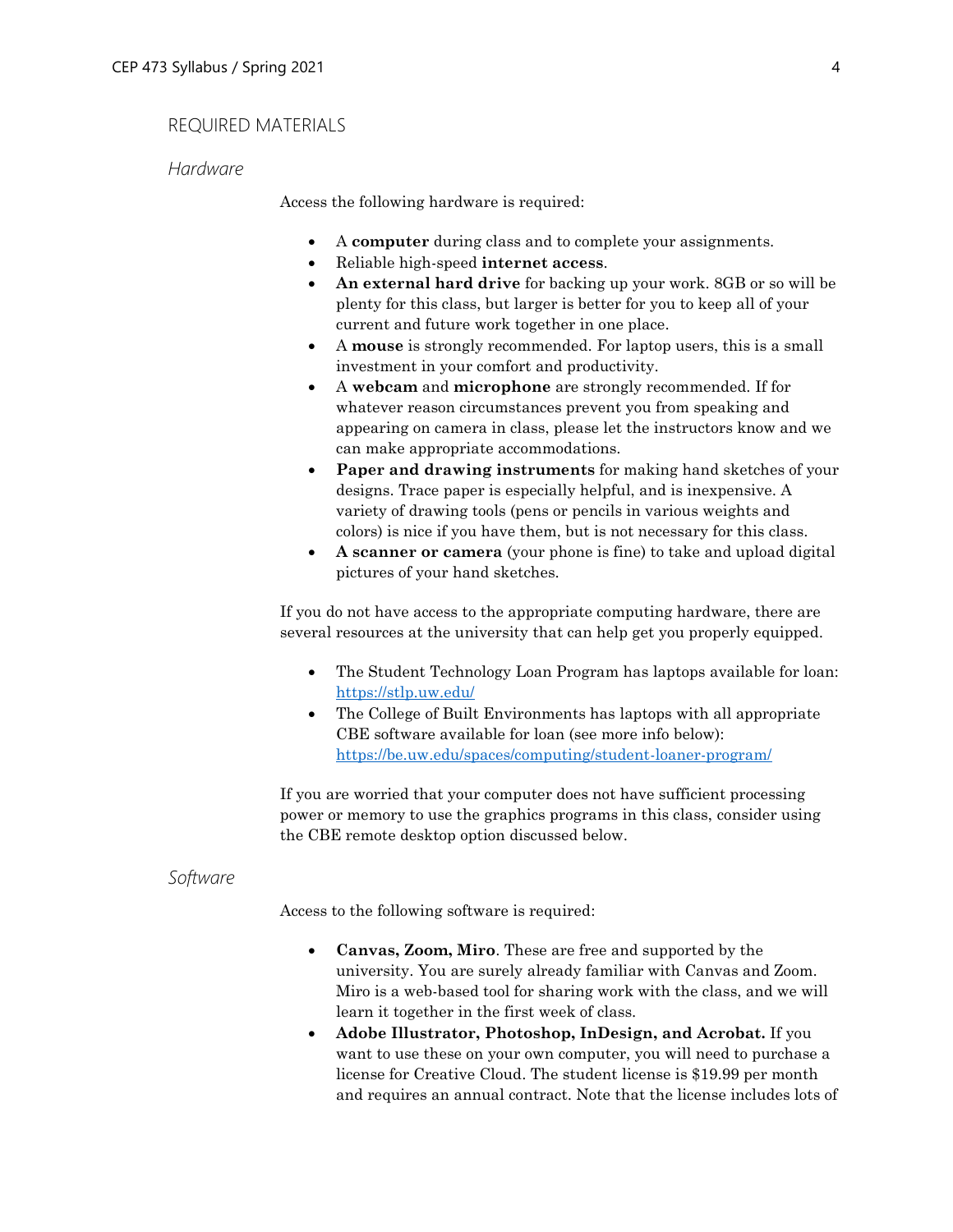programs, but you'll only need to install these for class. [https://www.adobe.com/creativecloud/buy/students.html.](https://www.adobe.com/creativecloud/buy/students.html)

• **SketchUp Pro** (including 3D modeler and 2D LayOut). If you want to use these on your own computer, you will need to purchase a license. The free version of SketchUp is insufficient for this class. The student license for SketchUp Studio (which includes more than you need) is \$55 per year. [https://www.sketchup.com/plans-and](https://www.sketchup.com/plans-and-pricing#for-higher-education)[pricing#for-higher-education](https://www.sketchup.com/plans-and-pricing#for-higher-education)

If you cannot afford or do not want to purchase this software for your own computer, you have two other options:

- **CBE loaner laptop.** These are available through CBE Computing and come loaded with all of the CBE design software, including everything needed for this class. Supplies are limited, and my understanding is that students who do not already have their own computer are prioritized. (If you have a computer and want the software, see the remote desktop option below.) More info at <https://be.uw.edu/spaces/computing/student-loaner-program/>
- **CBE remote desktop through VPN**. This requires a couple steps to get set up, but once you do, you can use one of the powerful desktops in the Digital Commons, with all necessary software, from your home computer. Some students have experienced connectivity issues, but others have reported no problems. More info at <https://be.uw.edu/spaces/computing/software-application-server/>

Note that the CBE Citrix Application Server is not helpful for this class, since it does not include the applications we will use.

#### *Readings*

Required readings and optional additional resources will be made available through the class website. There is no class textbook and you will not need to purchase any text.

### WORK & EVALUATION

#### *Assignments*

You will complete six assignments for this class, listed below with their primary applications. Detailed instructions will be provided in class and on Canvas.

- A1 Circulation Diagram (Illustrator)
- A2 Axonometric View (SketchUp 3D)
- A3 Plan View (Sketchup LayOut)
- A4 Infographic (Illustrator)
- A5 Edited Scene (Photoshop)
- A6 Portfolio (InDesign)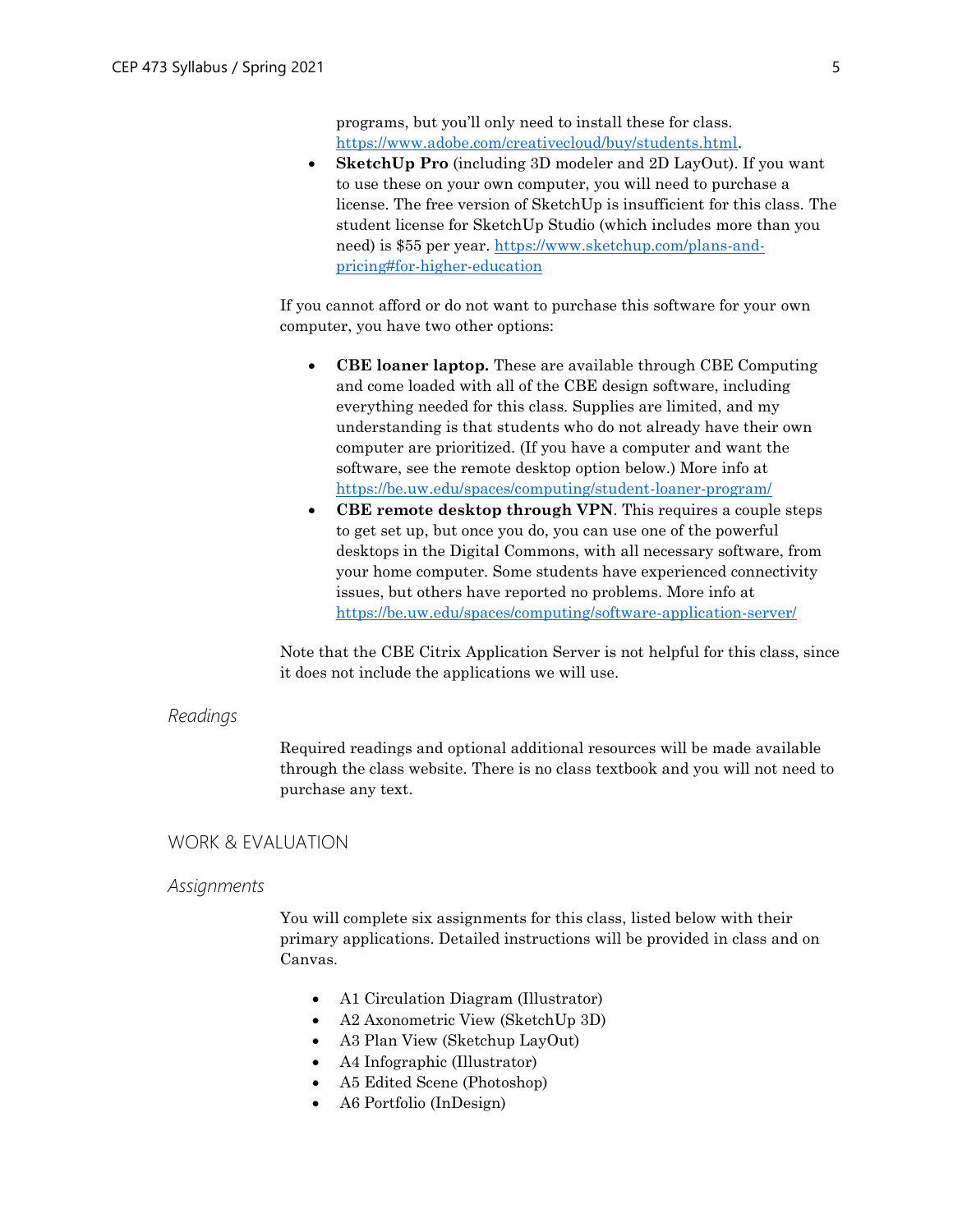# *Team Trivia*

Our class includes a bit of friendly competition. Most Mondays we will begin class with team trivia. Questions will be based on lectures and readings from the previous week, and perhaps other sources too. Your trivia performance has zero impact on your grade. However, there will be prizes for the winners.

We will create trivia teams in the first week. Your trivia teammates will also be a resource for you during the quarter. You are encouraged to work together with your trivia team during open lab time and to ask your teammates for help when you are stuck.

#### *Participation*

If you attend class regularly, participate in team trivia, demonstrate effort and engagement with assignments, and help create a productive learning environment for your peers, you will get full points for participation.

# *Grade*

Your final grade will be calculated based on your assessed performance on the above elements according to the following weights:

90% Assignments (6 × 15% each) 10% Participation

Percentages will be converted to a grade on the 4.0 scale as follows:

| A: Excellent |     | <b>B:</b> Very Good |     | $C:$ Competent |     | <b>D</b> : Passable |     |
|--------------|-----|---------------------|-----|----------------|-----|---------------------|-----|
| $99%+$       | 4.0 | 89%                 | 3.4 | 79%            | 2.4 | 69%                 | 1.4 |
| 98           | 4.0 | 88                  | 3.3 | 78             | 2.3 | 68                  | 1.3 |
| 97           | 3.9 | 87                  | 3.2 | 77             | 2.2 | 67                  | 1.2 |
| 96           | 3.9 | 86                  | 3.1 | 76             | 2.1 | 66                  | 1.1 |
| 95           | 3.8 | 85                  | 3.0 | 75             | 2.0 | 65                  | 1.0 |
| 94           | 3.8 | 84                  | 2.9 | 74             | 1.9 | 64                  | 0.9 |
| 93           | 3.7 | 83                  | 2.8 | 73             | 1.8 | 63                  | 0.8 |
| 92           | 3.7 | 82                  | 2.7 | 72             | 1.7 | 62                  | 0.7 |
| 91           | 3.6 | 81                  | 2.6 | 71             | 1.6 | 61                  | 0.7 |
| 90           | 3.5 | 80                  | 2.5 | 70             | 1.5 | 60                  | 0.7 |
|              |     |                     |     |                |     |                     |     |

The instructor reserves the right to deviate from this scale as circumstances warrant. Final scores below 60% will not receive credit for the class.

# POLICIES

# *Attendance*

Attendance at every class meeting is expected. If for any reason you are unable to attend class, please inform the instructors in advance.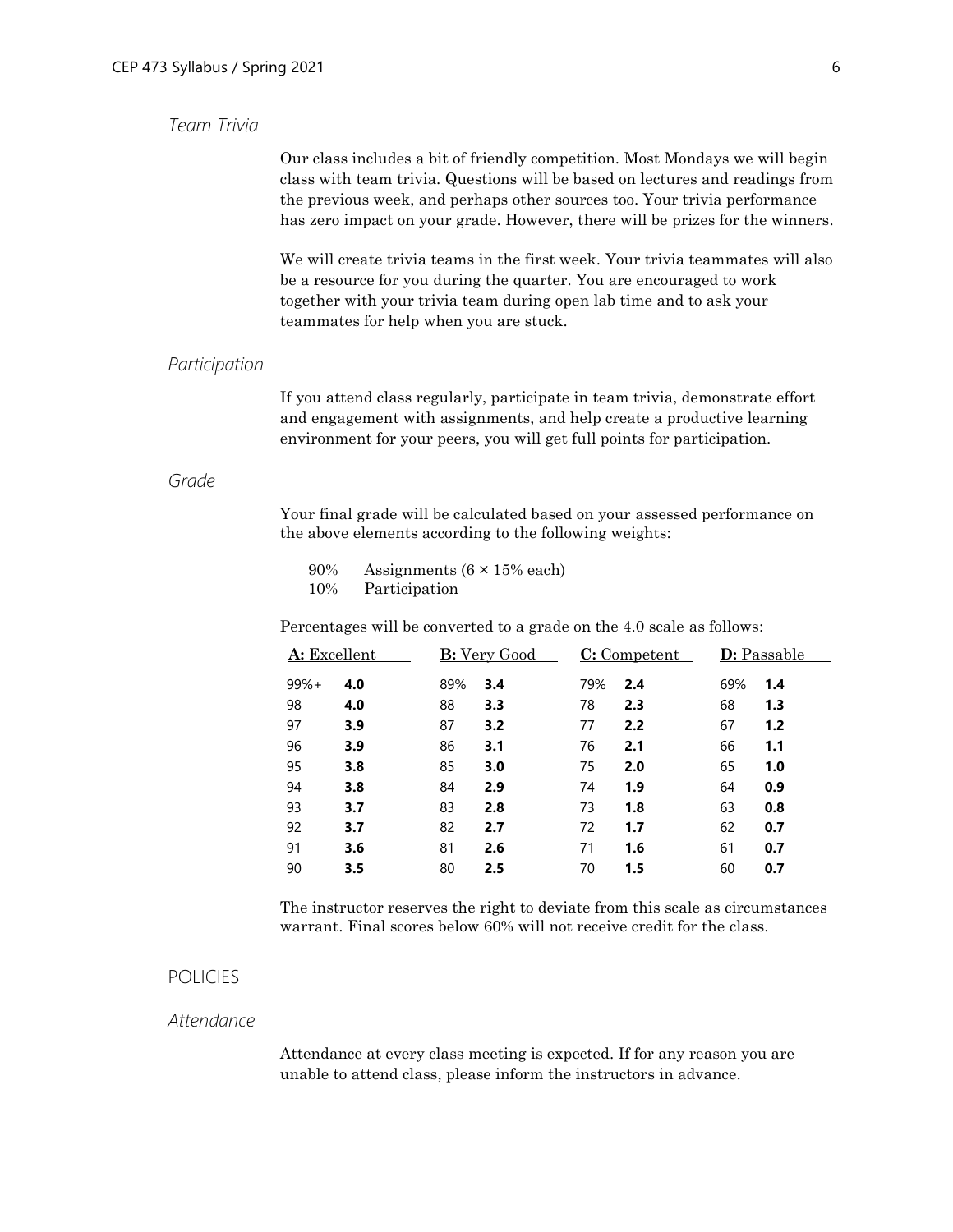If your personal circumstances prohibit you from attending class regularly, please reach out to me and I will be happy to discuss an accommodation.

#### *Readings*

The course website includes a list of readings and resources for each week. These are meant to be helpful *during* the week they are listed, and you should consult them in parallel with that week's class lectures and lab activities. While some of these materials are resources for you to refer to as needed, others you are recommended to read in full. These have been chosen to be accessible and useful, but when you are crunched for time you should prioritize your assignments over the readings.

Any of the readings listed in previous weeks are fair game for team trivia.

# *Assignment Submission and Deadlines*

Assignments must be submitted digitally on the class Canvas site *and* posted to the class Miro board by the assignment deadline.

Respect deadlines. In professional contexts, deadlines are very often not flexible. Learn now to meet them. Late work will be penalized 10% of total available points for each day (or portion thereof) after the deadline it is submitted. Assignments received more than 7 days after the deadline will not receive credit.

If an *extraordinary* circumstance prevents you from meeting a deadline, please discuss the possibility of an accommodation with the instructor as soon as possible. You will not receive an accommodation for lost or damaged files.

# *Assignment Revisions*

You may make revisions to any assignment. In order to revise an assignment, you must first email the T.A. with an assignment revision plan describing specifically how you propose to improve your work. The T.A. must then approve this plan. Once approved, you should revise your work accordingly and resubmit on Canvas. Revisions are due no later than one week after initial grades are posted. Late revisions will not be accepted. Revisions will be re-graded without penalty; you have the potential to earn full credit for the assignment. (However, deductions due to late initial submission will continue to apply.)

# *Accommodations and Support*

I am committed to creating an environment in which all students are included and have the opportunity to learn.

If you require an accommodation for a religious observation or practice, please let me know. The UW's policy, including more information about how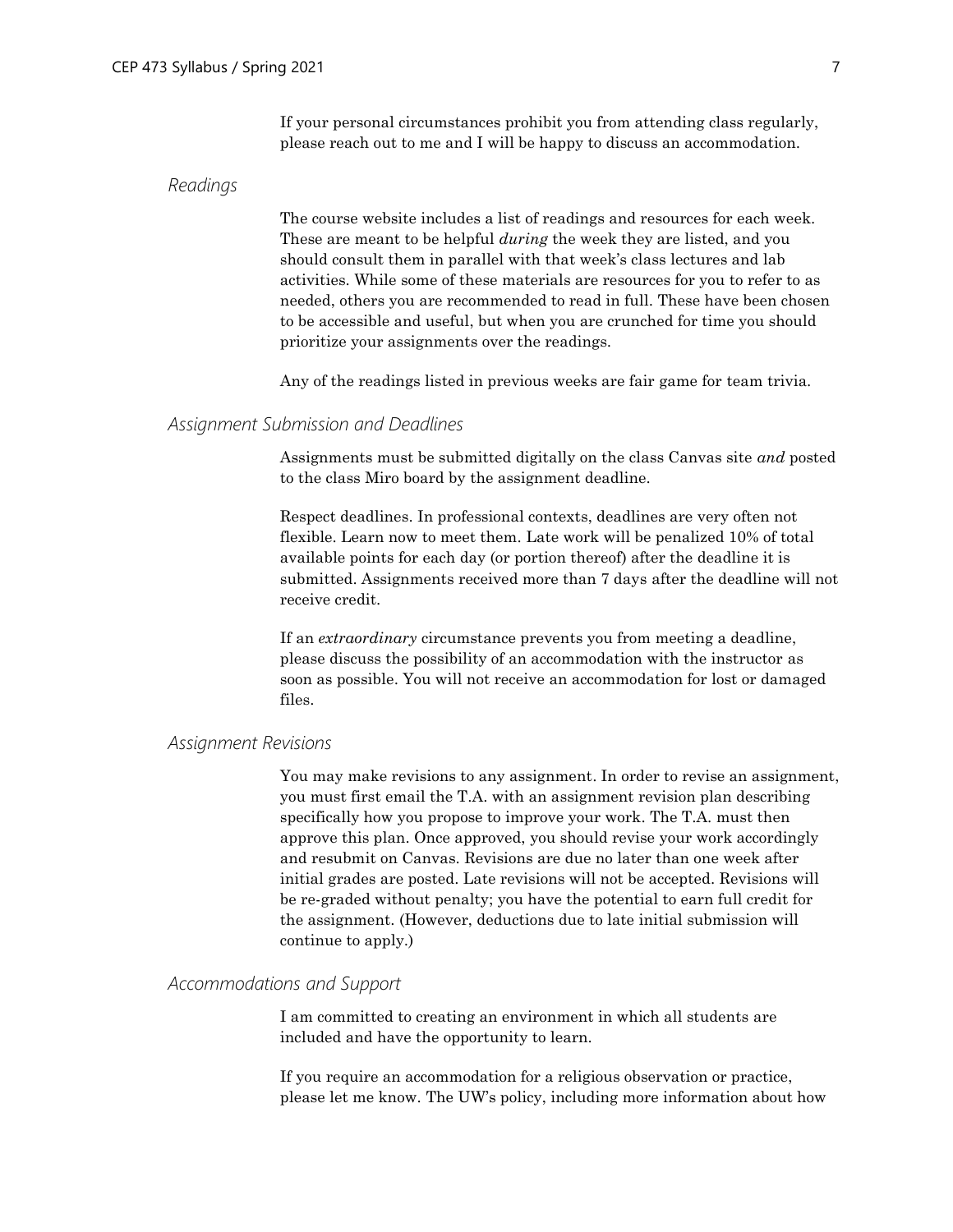to request an accommodation, is available at

[https://registrar.washington.edu/staffandfaculty/religious-accommodations](https://registrar.washington.edu/staffandfaculty/religious-accommodations-policy/)[policy/.](https://registrar.washington.edu/staffandfaculty/religious-accommodations-policy/) Accommodations must be requested within the first two weeks of this course using the form at [https://registrar.washington.edu/students/religious](https://registrar.washington.edu/students/religious-accommodations-request/)[accommodations-request/.](https://registrar.washington.edu/students/religious-accommodations-request/)

If you would benefit from accommodations for a disability, let me know and we will work with Disability Resources for Students to ensure you get the most out of this class. DRS offers resources and coordinates reasonable accommodations for students with disabilities and/or temporary health conditions. Reasonable accommodations are established through an interactive process between you, me, and DRS. You can reach DRS at 206- 543-8924 (V) or 206-543-8925 (TTY). More information is available at [disability.uw.edu.](file:///E:/203_EpidemicsCities/disability.uw.edu) Please note that I am unable to provide accommodation for a disability without prior notification from DRS.

Finally, life as a student can be challenging even in the best of times, and these are not the best of times. If any personal circumstances are preventing you from bringing your best self to class, please do not hesitate to reach out to your community for support. The university has many amazing resources available to you, and I too am ready to support you in whatever way I can.

# *Conduct and Academic Integrity*

As always, students are expected to adhere to the UW's code of conduct. Be respectful of each other, and think carefully about your role in making our class a safe and welcoming space for everyone.

Students are expected to maintain the highest standards of academic integrity in all of their work. Cheating and plagiarism are serious offenses. In the first weeks of class, we will discuss some concerns about intellectual property and copyright infringement particular to graphic design work. If you are not sure what is OK, just ask!

## *Course Feedback*

There is no need to wait until course evaluations at the end of the quarter to provide feedback to the instructors. If you have any concerns or suggestions related to teaching, assignments, organization, classroom environment, or other elements of the class, you are welcome and encouraged to let me know at any time. This gives me the opportunity to make improvements as we go.

If you prefer to give feedback anonymously, you may do so online here: [https://forms.gle/jHJgoWqkrfymepEM6.](https://forms.gle/jHJgoWqkrfymepEM6) This form will remain open all quarter, and I will see responses as soon as they are submitted.

You may also raise any concerns directly with the chair of the Department of Urban Design and Planning, Christopher Campbell [\(ccamp1@uw\)](mailto:ccamp1@uw)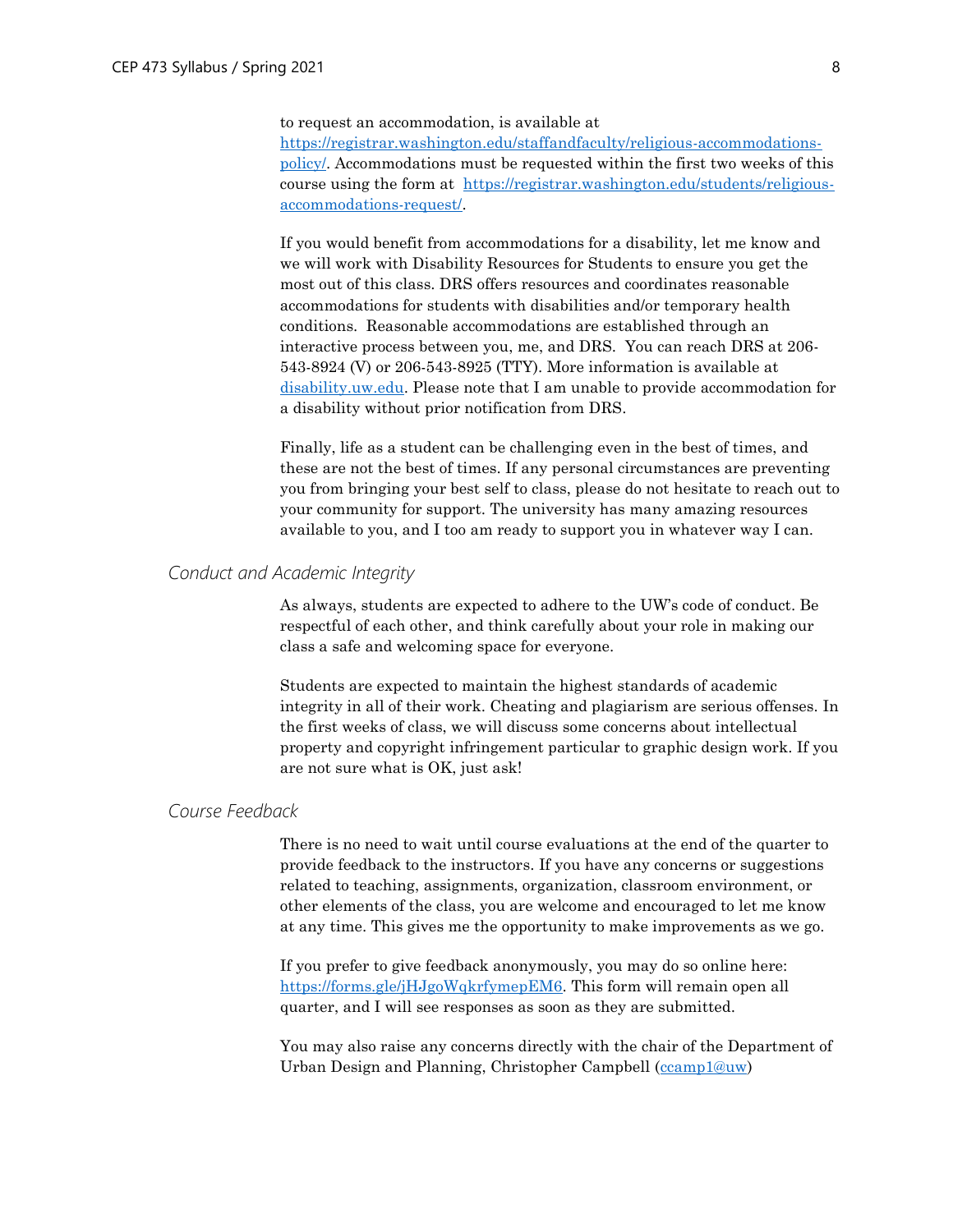# SCHEDULE

# *Beginning in Week 2, every class will have open lab time. Assignments are due at the start of class on the day listed.*

|                       | In Class                                                                               | Deadlines                  |
|-----------------------|----------------------------------------------------------------------------------------|----------------------------|
| Week 1                |                                                                                        |                            |
| Monday<br>March 29    | Welcome and introductions<br>Learning Miro                                             |                            |
| Wednesday<br>March 31 | Lecture: File organization, graphic design basics<br>Miro Activity: Trivia Teams       | Preliminary<br>Survey      |
| <u>Week 2</u>         |                                                                                        |                            |
| Monday<br>April 5     | Team Trivia<br>Demo: Adobe Illustrator<br>Introduce Assignment 01: Circulation Diagram | Select study area          |
| Wednesday<br>April 7  | Demo: Adobe Illustrator                                                                |                            |
| <u>Week 3</u>         |                                                                                        |                            |
| Monday<br>April 12    | Team Trivia<br>Demo: Adobe Illustrator                                                 |                            |
| Wednesday<br>April 14 | Lecture: Cartography                                                                   |                            |
| Week 4                |                                                                                        |                            |
| Monday<br>April 19    | Team Trivia<br>Demo: SketchUp 3D Modeler<br>Introduce Assignment 02: Axonometric View  | A1: Circulation<br>Diagram |
| Wednesday<br>April 21 | Demo: SketchUp 3D Modeler                                                              |                            |
| Week 5                |                                                                                        |                            |
| Monday<br>April 26    | Team Trivia<br>Demo: SketchUp LayOut<br>Introduce Assignment 03: Plan View             |                            |
| Wednesday<br>April 28 | Demo: SketchUp LayOut                                                                  | A2: Axonometric<br>View    |